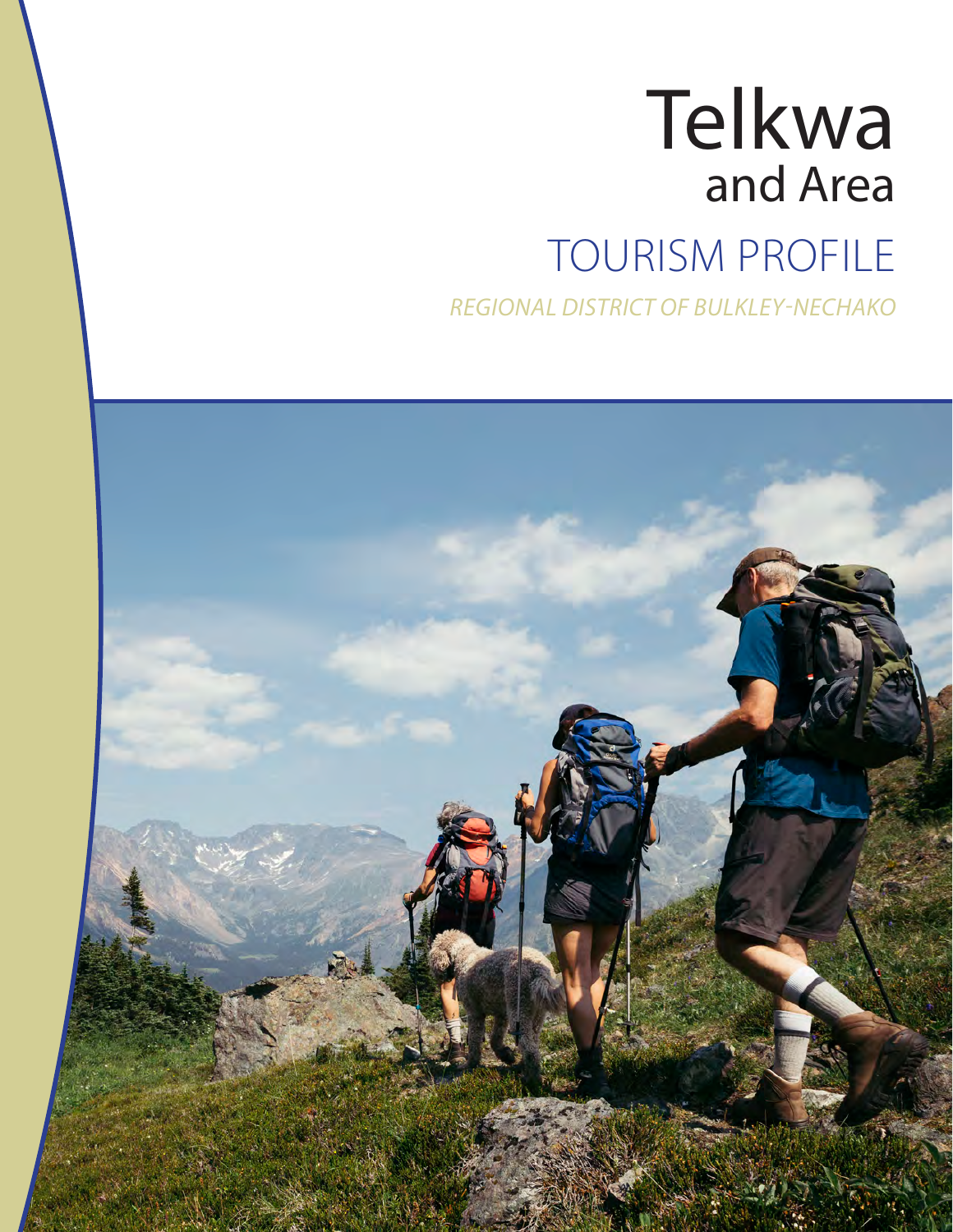## **TELKWA & SURROUNDING AREA** TOURISM PROFILE

*NUMBER OF TOURISTS VISITING SMITHERS/TELKWA & AREA 124,100\** 

*\*Value of Tourism Survey 2017*

### **TYPES OF ACCOMMODATION**

- Hotels/Motels: **2**
- Campgrounds/Lodges in Surrounding Area: **2**
- Beds in Community: **12**







#### **INDUSTRY STAKEHOLDERS**

- *Village of Telkwa* Supports the growth of tourism by recognizing its beneficial impact on the economy and setting a tourism objective, coupled with policies to reach this objective through its Official Community Plan.
- *Regional District of Bulkley-Nechak*o In an effort to support the tourism industry, the RDBN has included tourism initiatives as part of their economic development strategies. Communities within the region are working together to attract visitors to the area through the Regional Tourism Working Group. The *Value of Tourism Study* was completed by the RDBN in 2017.
- *Northern BC Tourism* NBCT represents the business and community tourism interests within the Northern British Columbia region. Northern BC Tourism develops, coordinates and delivers tourism marketing programs on behalf of its stakeholders, while also working closely with travel media, and assisting tour operators and travel influencers with familiarization tours and itinerary planning.

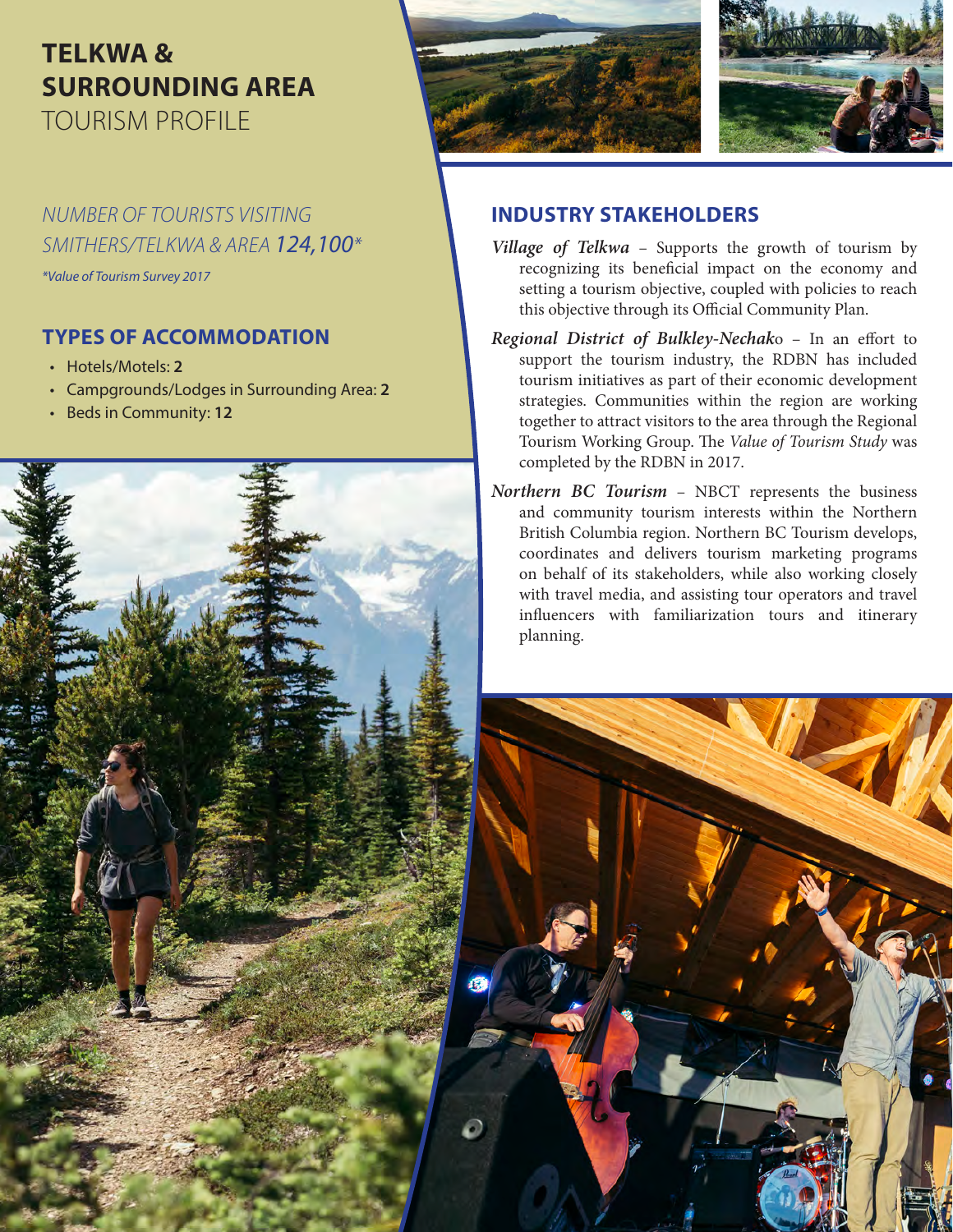

#### **TOURISM INITIATIVES**

#### *Smithers Telkwa Rural Official Community Plan (2015)* –

Tourism is valued as an increasingly important component and is recognized as a significant contributor to the local economy. To increase tourism the plan states that bed and breakfasts and agritourism operations be supported along with the enhancement of outdoor recreation opportunities.

*Official Community Plan (2011)* – The Official Community Plan, adopted in 2011, recognizes opportunities for economic growth through tourism while setting an objective for tourism development in the Village of Telkwa.

#### **KEY COMMUNITY GROUPS**

- Smithers District Chamber of Commerce
- Snowmobile Association
- Bulkley Valley Backpackers
- Bulkley Valley Kinsmen
- Telkwa Community Initiatives Society



#### **ANNUAL EVENTS**

- Music in the Park (June-September)
- Canada Day Celebration & Parade (July)
- Tyhee Lake Triathlon (July)
- Telkwa Barbecue Demolition Derby & Baseball Tournament (September)
- Halloween Fireworks (October)
- Remembrance Day (November)
- Telkwa Community Christmas Dinner (December)

#### **MAIN ATTRACTIONS**

- Telkwa Museum
- Telkwa Community Hall & BBQ Grounds
- Telkwa Salmon Trails
- Telkwa Historic Walking Tour
- Telkwa Reading Room
- Riverside Recreation Centre
- Tyhee Lake Provincial Park
- Dockrill Memorial Outdoor Skating Rink
- Fly-fishing and Watersports on the Telkwa and Bulkley Rivers

#### **REGIONAL DISTRICT OF BULKLEY-NECHAKO STATISTICS**

The 2015 BC Tourism Industry generated 15.7 billion dollars in revenue overall.

| <b>Community</b>                            | <b>Overall Visitation</b> | <b>Annual Direct Visitor Expenditures</b> |
|---------------------------------------------|---------------------------|-------------------------------------------|
| <b>Regional District of Bulkley-Nechako</b> | 250,400                   | \$58,680,000                              |
| Smithers/Telkwa                             | 124,100                   | \$28,730,000                              |
| Vanderhoof                                  | 35,300                    | \$10,220,000                              |
| <b>Burns Lake</b>                           | 30,000                    | \$6,360,000                               |
| Granisle                                    | 5,900                     | \$1,420,000                               |
|                                             |                           |                                           |
| <b>Type of Visitor</b>                      |                           | <b>Volume of Visitors</b>                 |
| Fixed Roof (Hotel, Motel, B&B)              |                           |                                           |
| Leisure                                     |                           | 70,800                                    |
| <b>Business</b>                             |                           | 39,100                                    |
| <b>RV &amp; Campground</b>                  |                           | 23,000                                    |

| RV & Campground                                    |  | 23,000  |
|----------------------------------------------------|--|---------|
| <b>Total Visitors in Commercial Accommodations</b> |  | 132,900 |
| Visiting Friends & Relatives (VFR)                 |  | 20,200  |
| Day Visitors                                       |  | 97,300  |
| <b>Overall Visitation</b>                          |  | 250,400 |

| <b>Type of Visitor</b>                    | <b>No. Visitors</b> | Ave. Length<br>of Stay (days) | Ave. Total<br><b>Spend</b> (per<br>visitor per trip) | <b>Totals</b> |
|-------------------------------------------|---------------------|-------------------------------|------------------------------------------------------|---------------|
| Leisure (commercial<br>accommodation)     | 93,800              | 3.2                           | \$210                                                | \$20,030,000  |
| <b>Business</b>                           | 39,100              | 5.4                           | \$630                                                | \$24,550,000  |
| Visiting Friends & Relatives (VFR)        | 20,200              | 4.5                           | \$210                                                | \$4,170,000   |
| <b>Day Visitors</b>                       | 97,300              |                               | \$100                                                | \$9,930,000   |
| <b>Annual direct visitor Expenditures</b> |                     |                               |                                                      | \$58,680,000  |

*Statistics from the Regional District of Bulkley-Nechako 2017 Value of Tourism Study.*